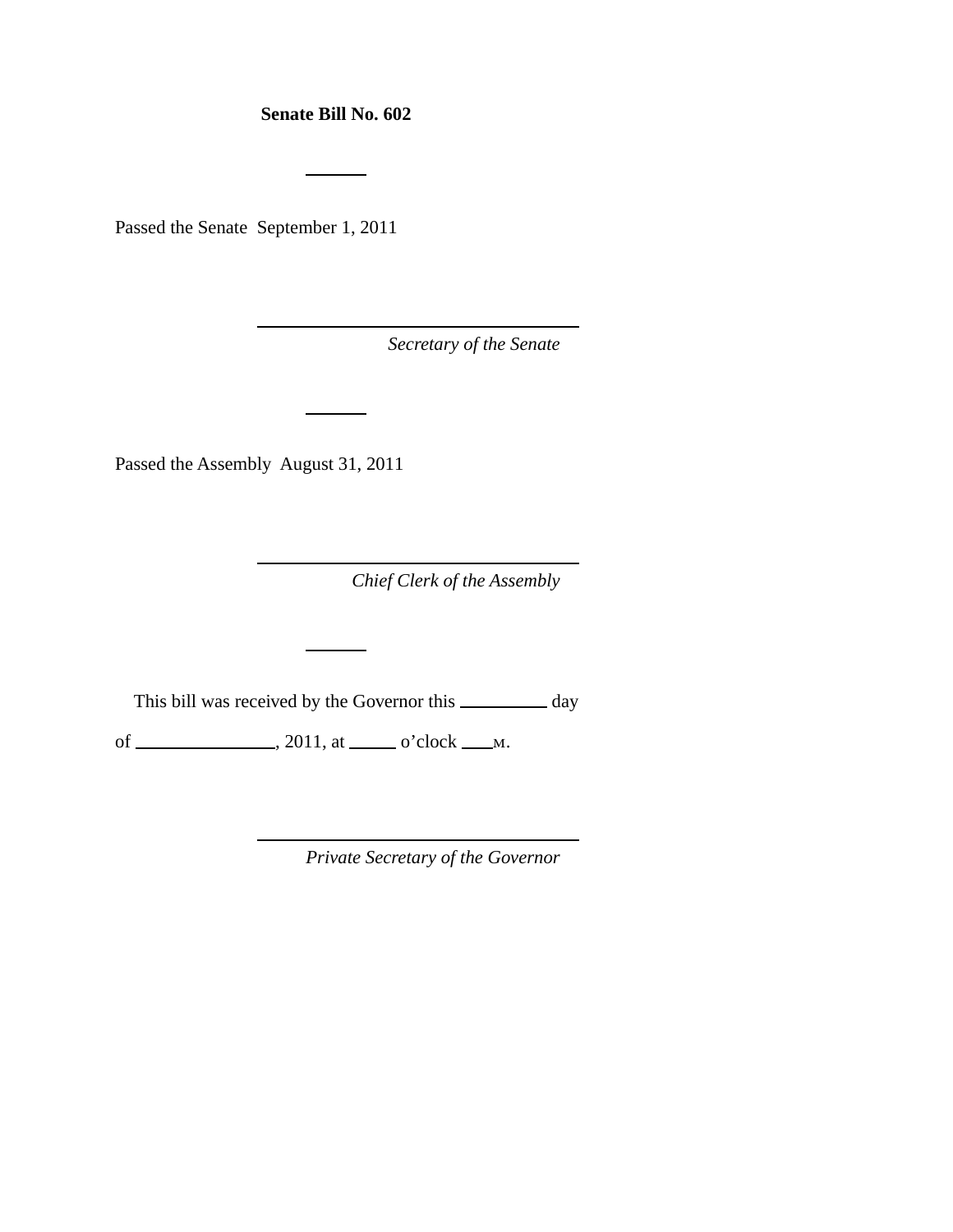## CHAPTER

An act to add Title 1.81.15 (commencing with Section 1798.90) to Part 4 of Division 3 of the Civil Code, relating to privacy.

## legislative counsel' s digest

## SB 602, Yee. Reader Privacy Act.

The California Public Records Act requires state and local agencies to make their records available for public inspection and, upon request of any person, to provide a copy of any public record unless the record is exempt from disclosure. The act provides that all registration and circulation records of any library that is in whole or in part supported by public funds are confidential and shall not be disclosed to any person, except as provided.

Existing law protects the privacy of personal information, including customer records, and requires a business that owns or licenses personal information about a California resident to implement and maintain reasonable security procedures and practices appropriate to the nature of the information, in order to protect the personal information from unauthorized access, destruction, use, modification, or disclosure.

The Civil Discovery Act generally provides for the scope of discovery in civil actions and proceedings, and permits a party to a civil action to obtain discovery by inspecting documents, tangible things, and land or other property in the possession of any other party to the action.

This bill would enact the Reader Privacy Act, which would, among other things, prohibit a commercial provider of a book service, as defined, from disclosing, or being compelled to disclose, any personal information relating to a user of the book service, subject to certain exceptions. The bill would require a provider to disclose personal information of a user only if a court order has been issued, as specified, and certain other conditions have been satisfied. The bill would also require a provider to disclose a user's personal information if the user has consented to the disclosure, and would authorize a provider to disclose a user's personal information to a government entity, as defined, if an imminent danger of death or serious physical injury exists, as specified, or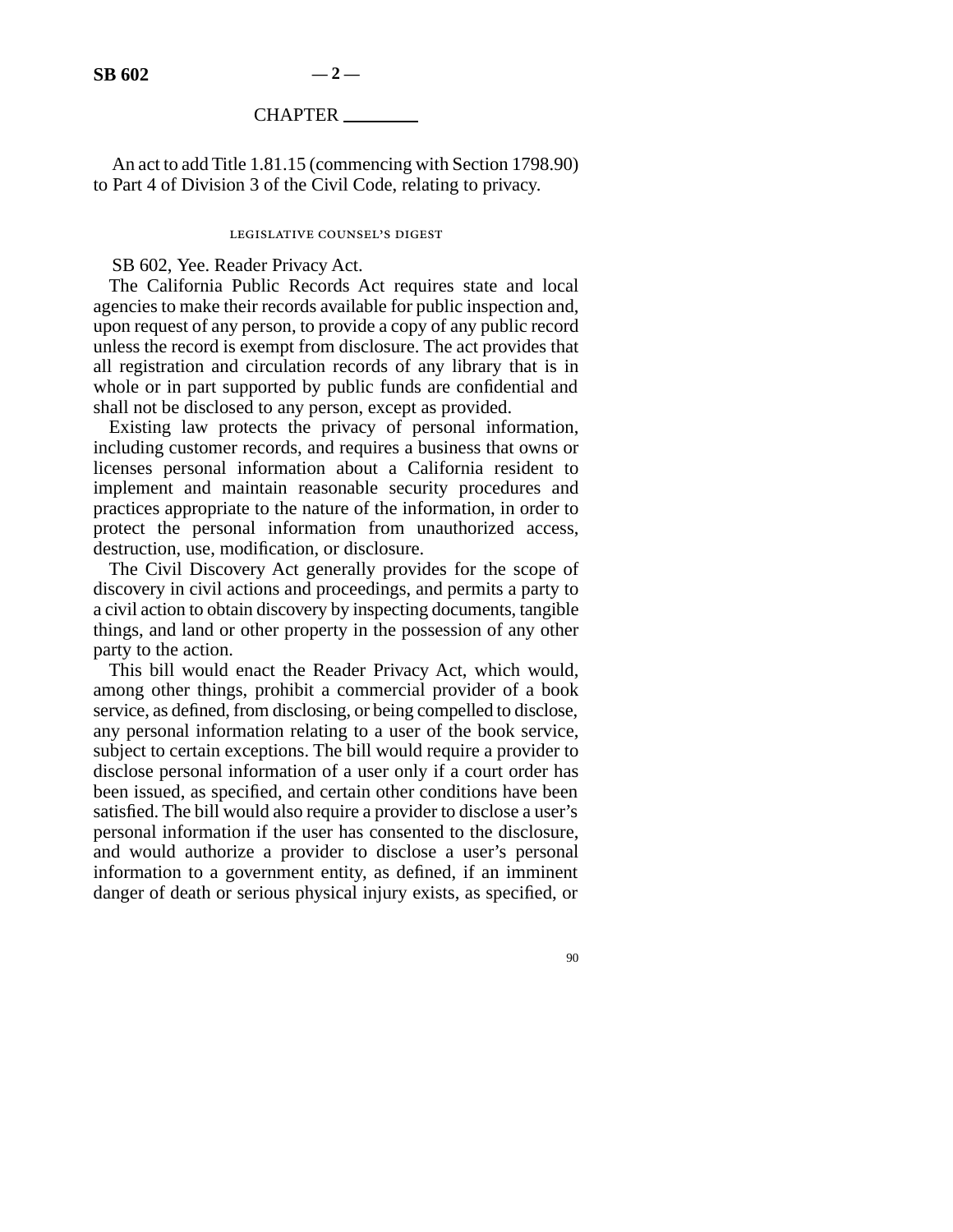if the provider in good faith believes the information is directly relevant to a crime against the provider or user. The bill would require a provider, upon request by a law enforcement entity, to preserve records and other evidence in its possession of a user's personal information pending issuance of a court order or warrant. The bill would impose civil penalties on a provider of a book service for knowingly disclosing a user's personal information to a government entity in violation of these provisions, except as otherwise provided. The bill would require a provider of a book service, except as specified, to prepare a specified report relating to demands for disclosure of personal information of users of the book service, and to publish that information in a searchable format on the Internet, or, if the provider does not have an Internet Web site, to either prominently post the report on its premises or send the report annually to the Office of Privacy Protection. The bill would specify additional requirements for publishing the report for a provider that collects personally identifiable information through the Internet about individual consumers in the state.

*The people of the State of California do enact as follows:*

SECTION 1. Title 1.81.15 (commencing with Section 1798.90) is added to Part 4 of Division 3 of the Civil Code, to read:

## TITLE 1.81.15. READER PRIVACY ACT

1798.90. (a) This title shall be known and may be cited as the Reader Privacy Act.

(b) For purposes of this section:

(1) "Book" means paginated or similarly organized content in printed, audio, electronic, or other format, including fiction, nonfiction, academic, or other works of the type normally published in a volume or finite number of volumes, excluding serial publications such as a magazine or newspaper.

(2) "Book service" means a service that, as its primary purpose, provides the rental, purchase, borrowing, browsing, or viewing of books. "Book service" does not include a store that sells a variety of consumer products when the book service sales do not exceed 2 percent of the store's total annual gross sales of consumer products sold in the United States.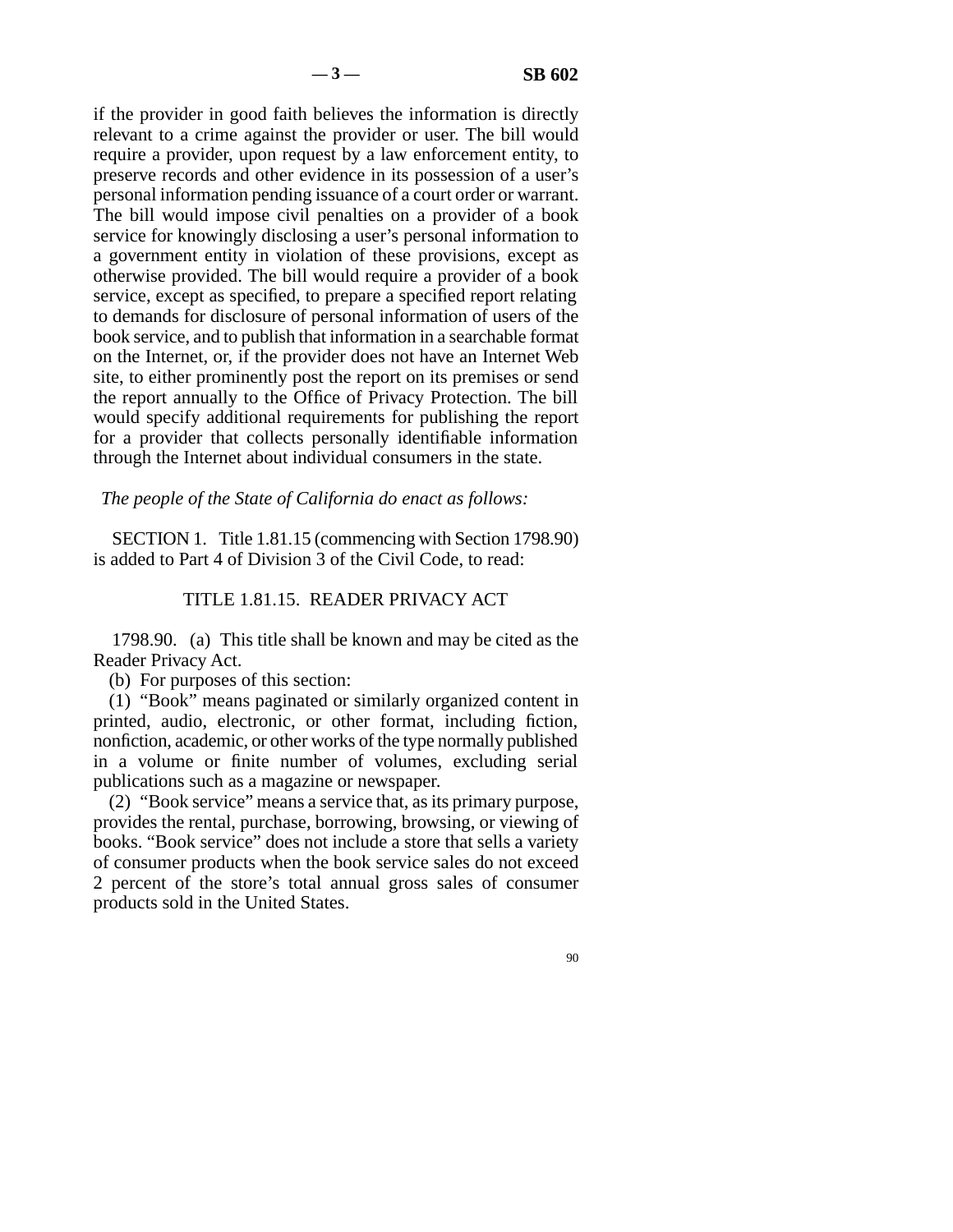(3) "Government entity" means any state or local agency, including, but not limited to, a law enforcement entity or any other investigative entity, agency, department, division, bureau, board, or commission, or any individual acting or purporting to act for or on behalf of a state or local agency.

(4) "Law enforcement entity" means a district attorney, a district attorney's office, a municipal police department, a sheriff's department, a county probation department, a county social services agency, the Department of Justice, the Department of Corrections and Rehabilitation, the Department of Corrections and Rehabilitation Division of Juvenile Facilities, the Department of the California Highway Patrol, the police department of a campus of a community college, the University of California, or the California State University, or any other department or agency of the state authorized to investigate or prosecute the commission of a crime.

(5) "Personal information" means all of the following:

(A) Any information that identifies, relates to, describes, or is associated with a particular user, including, but not limited to, the information specifically listed in Section 1798.80.

(B) A unique identifier or Internet Protocol address, when that identifier or address is used to identify, relate to, describe, or be associated with a particular user or book, in whole or in partial form.

(C) Any information that relates to, or is capable of being associated with, a particular user's access to or use of a book service or a book, in whole or in partial form.

(6) "Provider" means any commercial entity offering a book service to the public.

(7) "User" means any person or entity that uses a book service.

(c) A provider shall not knowingly disclose to any government entity, or be compelled to disclose to any person, private entity, or government entity, any personal information of a user, except under any of the following circumstances:

(1) A provider shall disclose personal information of a user to a law enforcement entity only pursuant to a court order issued by a duly authorized court with jurisdiction over an offense that is under investigation and only if all of the following conditions are met: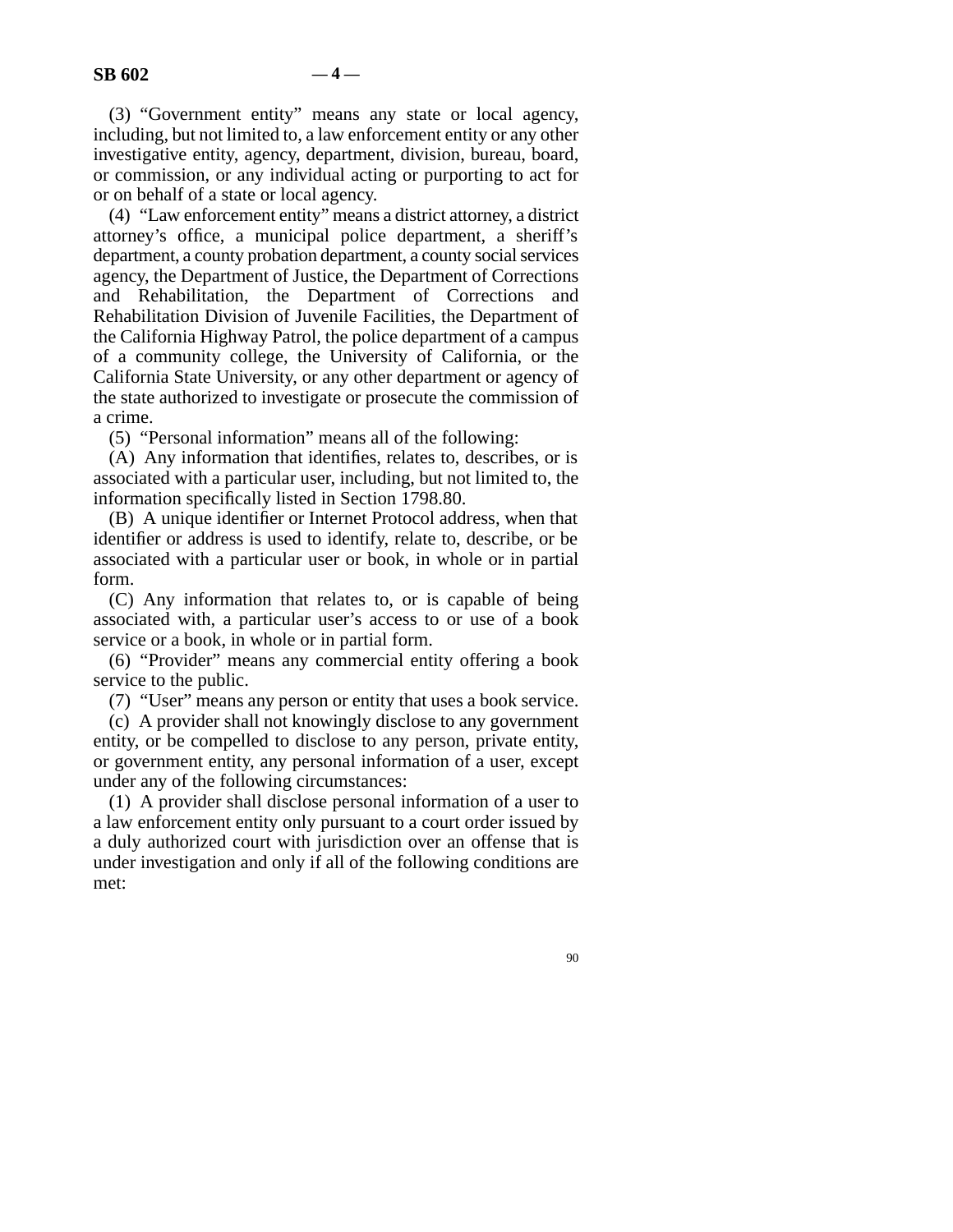(B) The court issuing the order finds that the law enforcement entity seeking disclosure has a compelling interest in obtaining the personal information sought.

(C) The court issuing the order finds that the personal information sought cannot be obtained by the law enforcement entity seeking disclosure through less intrusive means.

(D) Prior to issuance of the court order, the law enforcement entity seeking disclosure provides, in a timely manner, the provider with reasonable notice of the proceeding to allow the provider the opportunity to appear and contest issuance of the order.

(E) The law enforcement entity seeking disclosure has informed the provider that it has given notice of the court order to the user contemporaneously with the execution of the order, unless there is a judicial determination of a strong showing of necessity to delay that notification for a reasonable period of time, not to exceed 90 days.

(2) (A) A provider shall disclose personal information of a user to any of the following only if all of the conditions listed in subparagraph (B) are satisfied:

(i) A government entity, other than a law enforcement entity, pursuant to a court order issued by a court having jurisdiction over an offense under investigation by that government entity.

(ii) A government entity, other than a law enforcement entity, or a person or private entity pursuant to a court order in a pending action brought by the government entity or by the person or private entity.

(B) A provider shall disclose personal information of a user pursuant to subparagraph (A) only if all of the following conditions are satisfied:

(i) The court issuing the order finds that the person or entity seeking disclosure has a compelling interest in obtaining the personal information sought.

(ii) The court issuing the order finds that the personal information sought cannot be obtained by the person or entity seeking disclosure through less intrusive means.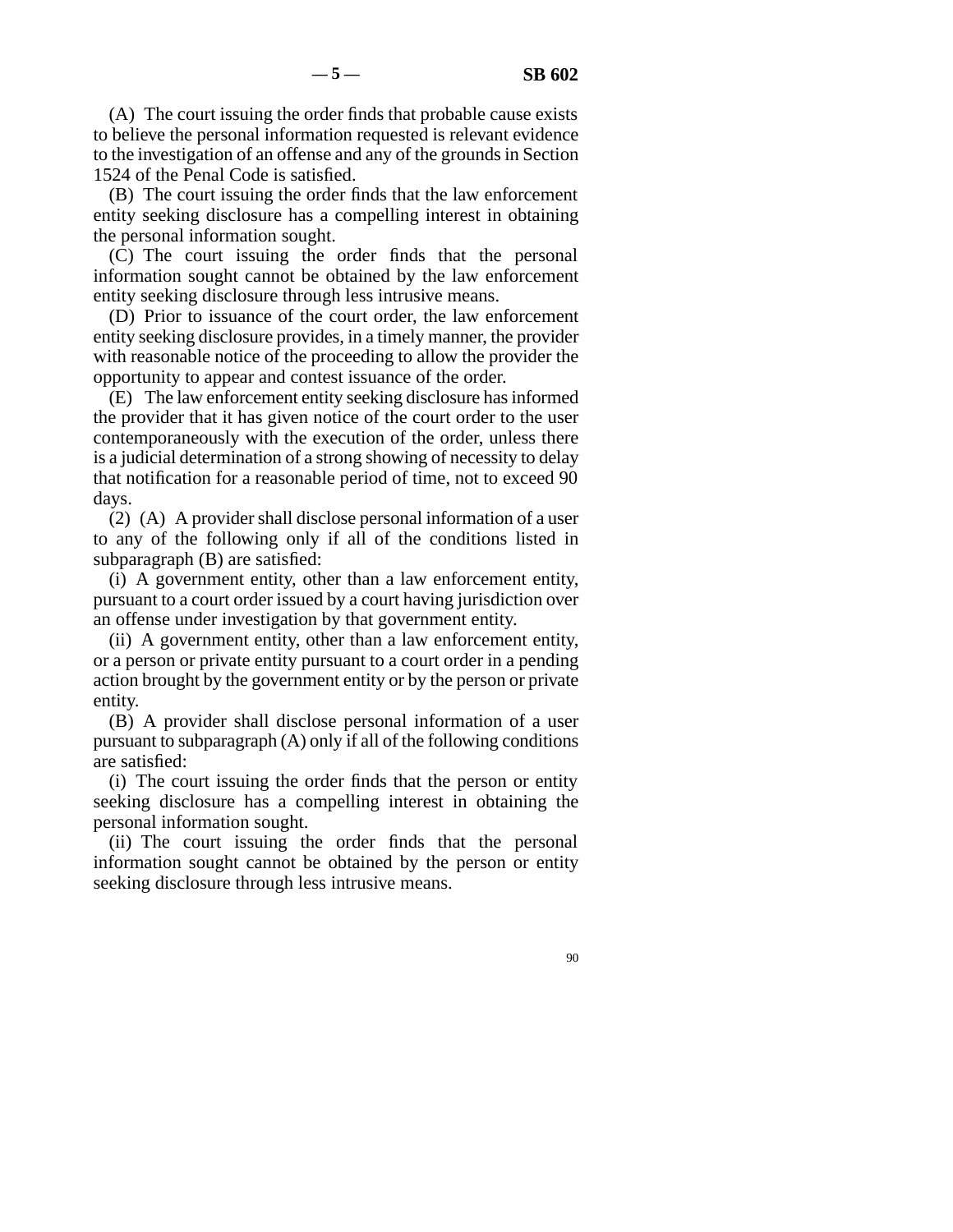(iii) Prior to issuance of the court order, the person or entity seeking disclosure provides, in a timely manner, the provider with reasonable notice of the proceeding to allow the provider the opportunity to appear and contest the issuance of the court order.

(iv) The provider refrains from disclosing any personal information pursuant to the court order until it provides, in a timely manner, notice to the user about the issuance of the order and the ability to appear and quash the order, and the user has been given a minimum of 35 days prior to disclosure of the information within which to appear and quash the order.

(3) A provider shall disclose the personal information of a user to any person, private entity, or government entity if the user has given his or her informed, affirmative consent to the specific disclosure for a particular purpose.

(4) A provider may disclose personal information of a user to a government entity, if the government entity asserts, and the provider in good faith believes, that there is an imminent danger of death or serious physical injury requiring the immediate disclosure of the requested personal information and there is insufficient time to obtain a court order. The government entity seeking the disclosure shall provide the provider with a written statement setting forth the facts giving rise to the emergency upon request or no later than 48 hours after seeking disclosure.

(5) A provider may disclose personal information of a user to a government entity if the provider in good faith believes that the personal information is evidence directly related and relevant to a crime against the provider or that user.

(d) (1) Any court issuing a court order requiring the disclosure of personal information of a user shall impose appropriate safeguards against the unauthorized disclosure of personal information by the provider and by the person, private entity, or government entity seeking disclosure pursuant to the order.

(2) The court may, in its discretion, quash or modify a court order requiring the disclosure of the user's personal information upon a motion made by the user, provider, person, or entity seeking disclosure.

(e) A provider, upon the request of a law enforcement entity, shall take all necessary steps to preserve records and other evidence in its possession of a user's personal information related to the use of a book or part of a book, pending the issuance of a court order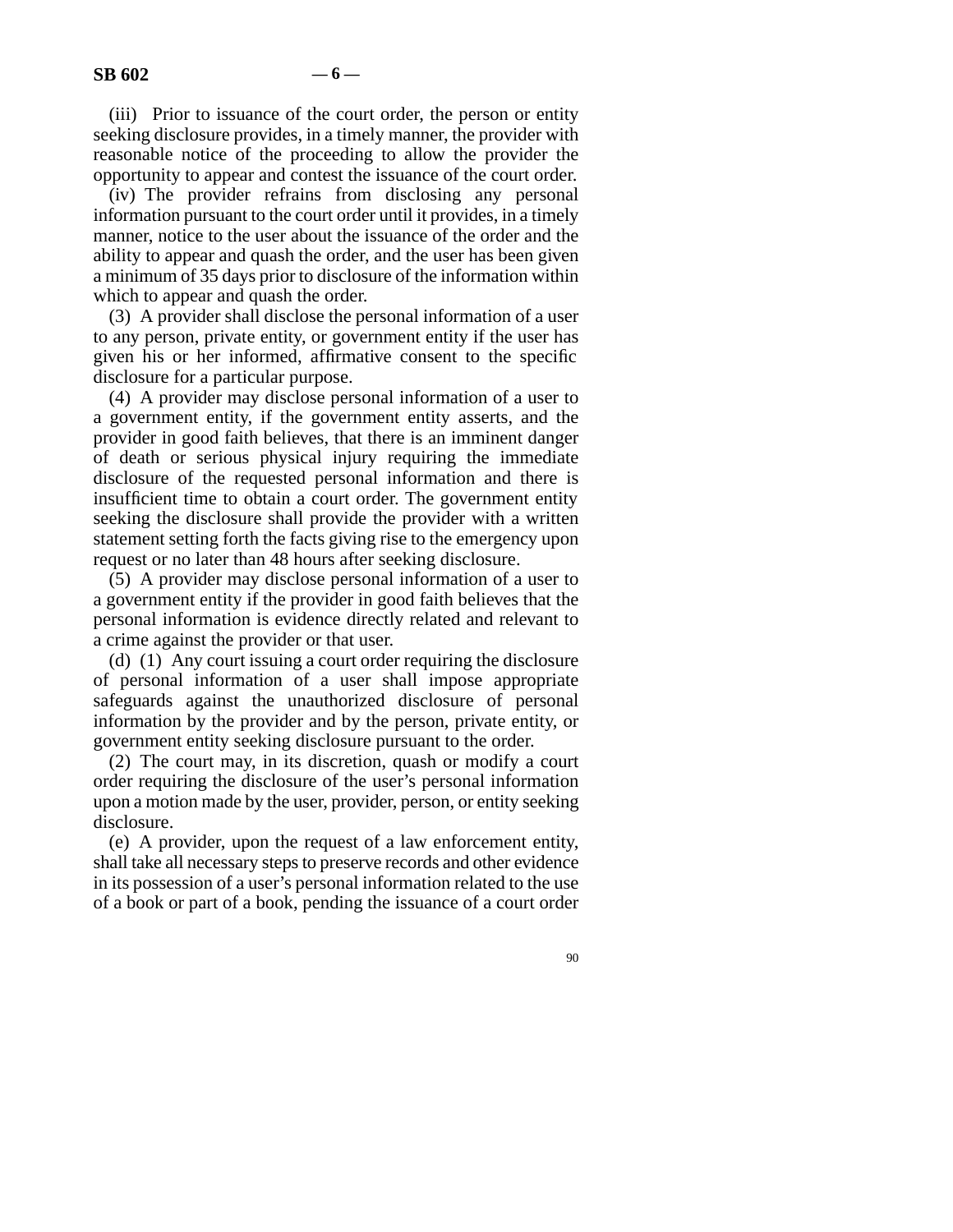or a warrant pursuant to this section or Section 1798.90.05. The provider shall retain the records and evidence for a period of 90 days from the date of the request by the law enforcement entity, which shall be extended for an additional 90-day period upon a renewed request by the law enforcement entity.

(f) Except in an action for a violation of this section, no evidence obtained in violation of this section shall be admissible in any civil or administrative proceeding.

(g) (1) Violations of this section shall be subject to the following penalties:

(A) Any provider that knowingly provides personal information about a user to a government entity in violation of this section shall be subject to a civil penalty not to exceed five hundred dollars (\$500) for each violation, which shall be paid to the user in a civil action brought by the user.

(B) Any provider that knowingly provides personal information about a user to a government entity in violation of this section shall, in addition to the penalty prescribed by subparagraph (A), be subject to a civil penalty not to exceed five hundred dollars (\$500) for each violation, which may be assessed and recovered in a civil action brought by the Attorney General, by any district attorney or city attorney, or by a city prosecutor in any city having a full-time city prosecutor, in any court of competent jurisdiction.

(2) If an action is brought by the Attorney General, one-half of the penalty collected shall be paid to the treasurer of the county in which the judgment was entered, and one-half to the General Fund. If the action is brought by a district attorney, the penalty collected shall be paid to the treasurer of the county in which the judgment was entered. If the action is brought by a city attorney or city prosecutor, one-half of the penalty shall be paid to the treasurer of the city in which the judgment was entered, and one-half to the treasurer of the county in which the judgment was entered.

(3) The penalties provided by this section are not the exclusive remedy and do not affect any other relief or remedy provided by law.

(4) A civil action brought pursuant to this section shall be commenced within two years after the date upon which the claimant first discovered the violation.

(h) An objectively reasonable reliance by the provider on a warrant or court order for the disclosure of personal information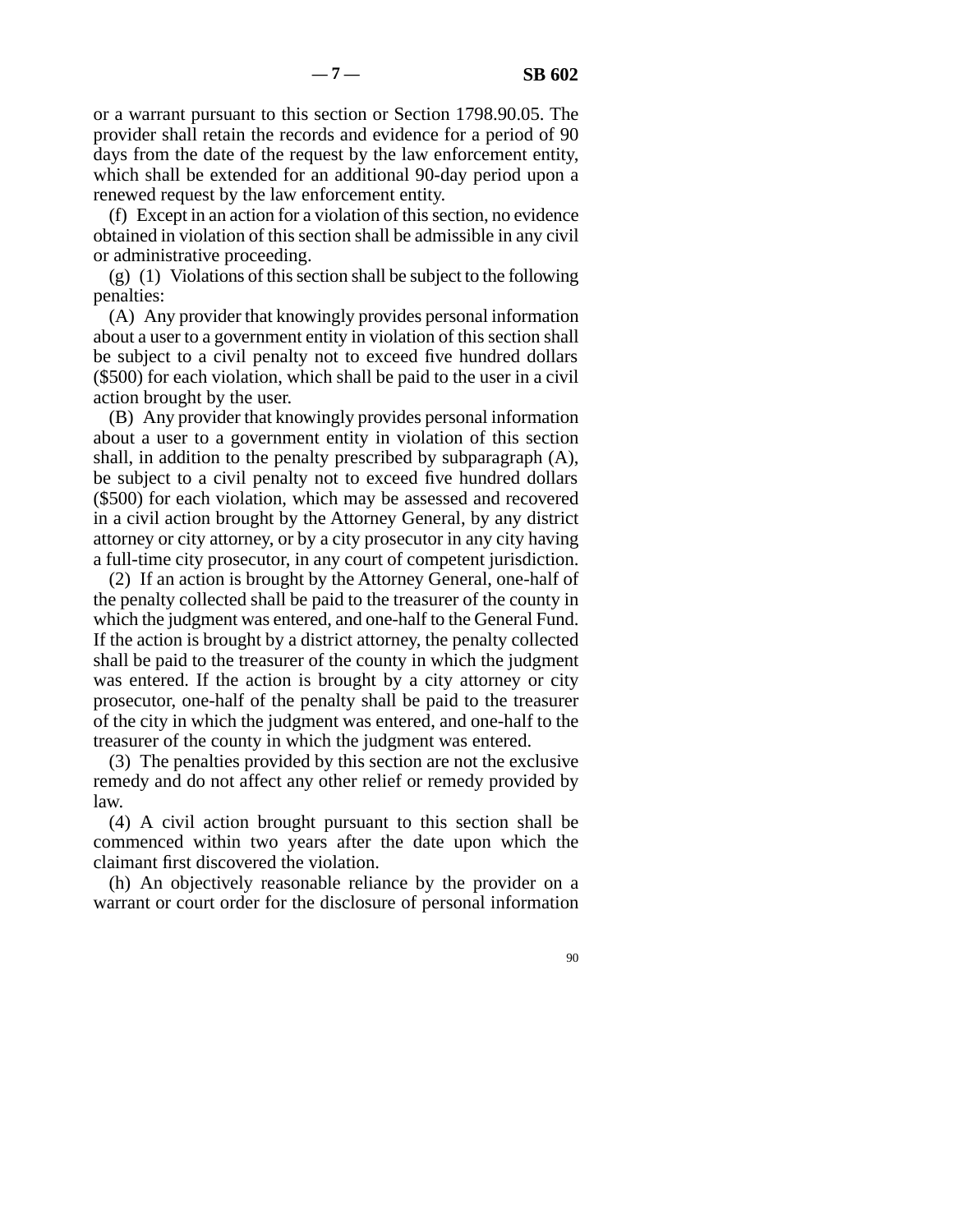of a user, or on any of the enumerated exceptions to the confidentiality of a user's personal information set forth in this section, is a complete defense to any civil action for the violation of this section.

(i) (1) Unless disclosure of information pertaining to a particular request or set of requests is specifically prohibited by law, a provider shall prepare a report including all of the following information, to the extent it can be reasonably determined:

(A) The number of federal and state warrants, federal and state grand jury subpoenas, federal and state civil and administrative subpoenas, federal and state civil and criminal court orders, and requests for information made with the informed consent of the user as described in paragraph (3) of subdivision (c), seeking disclosure of any personal information of a user related to the access or use of a book service or book, received by the provider from January 1 to December 31, inclusive, of the previous year.

(B) The number of disclosures made by the provider pursuant to paragraphs (4) and (5) of subdivision (c) from January 1 to December 31, inclusive, of the previous year.

(C) For each category of demand or disclosure, the provider shall include all of the following information:

(i) The number of times notice of a court order in a criminal, civil, or administrative action has been provided by the provider and the date the notice was provided.

(ii) The number of times personal information has been disclosed by the provider.

(iii) The number of times no personal information has been disclosed by the provider.

(iv) The number of times the provider contests the demand.

(v) The number of times the user contests the demand.

(vi) The number of users whose personal information was disclosed by the provider.

(vii) The type of personal information that was disclosed and the number of times that type of personal information was disclosed.

(2) Notwithstanding paragraph (1), a provider is not required to prepare a report pursuant to this subdivision unless it has disclosed personal information related to the access or use of a book service or book of more than 30 total users consisting of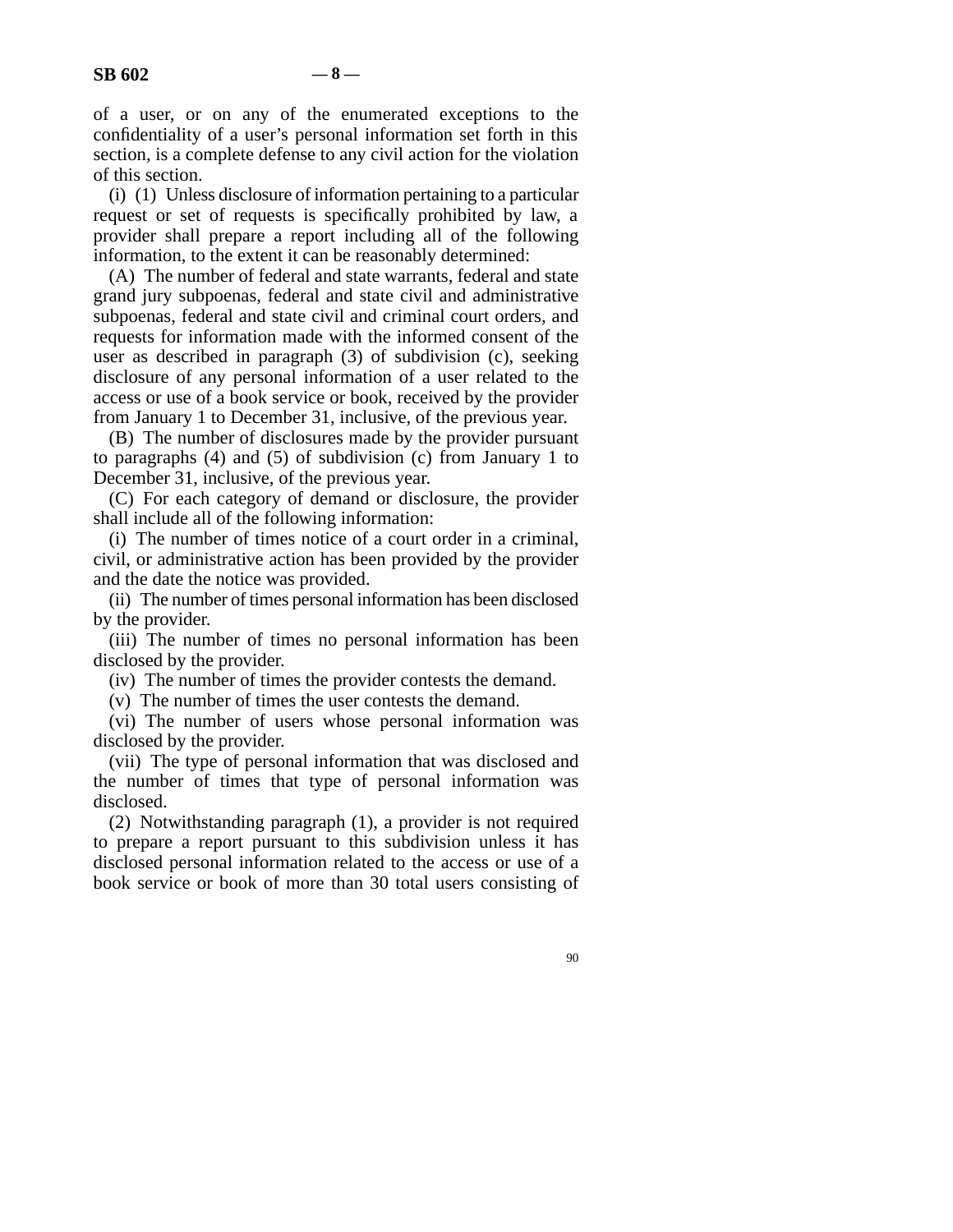users located in this state or users whose location is unknown or of both types of users.

(3) The reporting requirements of this subdivision shall not apply to information disclosed to a government entity that is made by a provider serving a postsecondary educational institution when the provider is required to disclose the information in order to be reimbursed for the sale or rental of a book that was purchased or rented by a student using book vouchers or other financial aid subsidies for books.

(j) Reports prepared pursuant to subdivision (i) shall be made publicly available in an online, searchable format on or before March 1 of each year. If the provider does not have an Internet Web site, the provider shall post the reports prominently on its premises or send the reports to the Office of Privacy Protection on or before March 1 of each year.

(k) On or before March 1 of each year, a provider subject to Section 22575 of the Business and Professions Code shall complete one of the following actions:

(1) Create a prominent hyperlink to its latest report prepared pursuant to subdivision (i) in the disclosure section of its privacy policy applicable to its book service.

(2) Post the report prepared pursuant to subdivision (i) in the section of its Internet Web site explaining the way in which user information and privacy issues related to its book service are addressed.

(3) State on its Internet Web site in one of the areas described in paragraphs (1) and (2) that no report prepared pursuant to subdivision (i) is available because the provider is exempt from the reporting requirement pursuant to paragraph (2) of subdivision (i).

(*l*) Nothing in this section shall otherwise affect the rights of any person under the California Constitution or any other law or be construed as conflicting with the federal Privacy Protection Act of 1980 (42 U.S.C. 2000aa et seq.).

1798.90.05. Section 1798.90 does not make it unlawful for a law enforcement entity subject to Section 2000aa of Title 42 of the United States Code to obtain a search warrant for the personal information of a user pursuant to otherwise applicable law in connection with the investigation or prosecution of a criminal offense when probable cause exists to believe that the person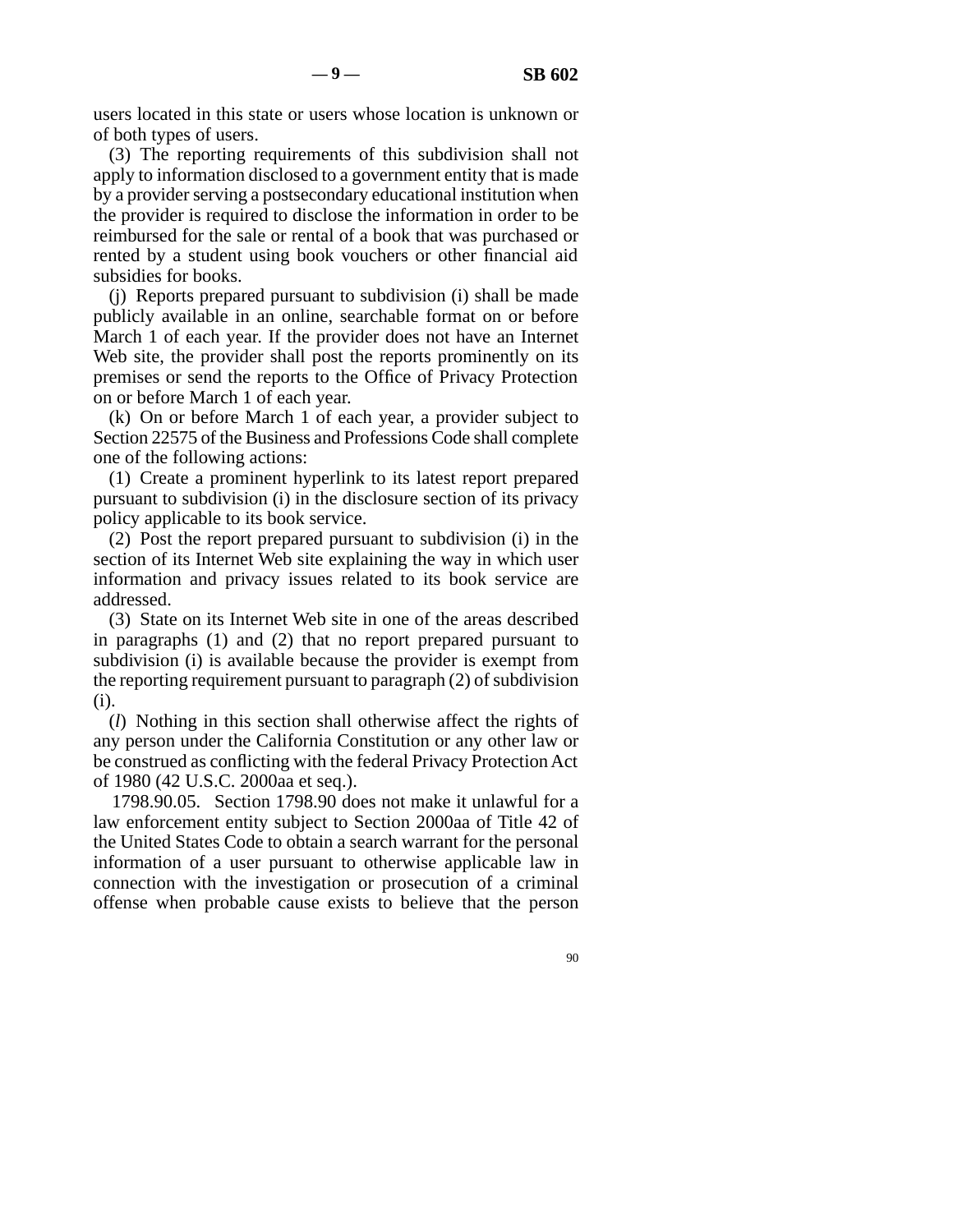possessing the personal information has committed, or is committing, a criminal offense involving the production, possession, receipt, mailing, sale, distribution, shipment, or transportation of child pornography, the sexual exploitation of children, or the sale or purchase of children prohibited by Sections 2251, 2251A, 2252, and 2252A of Title 18 of the United States Code. Nothing in Section 1798.90 shall prevent a provider from complying with a proper search warrant issued by a duly authorized court in connection with the investigation or prosecution of any of those offenses.